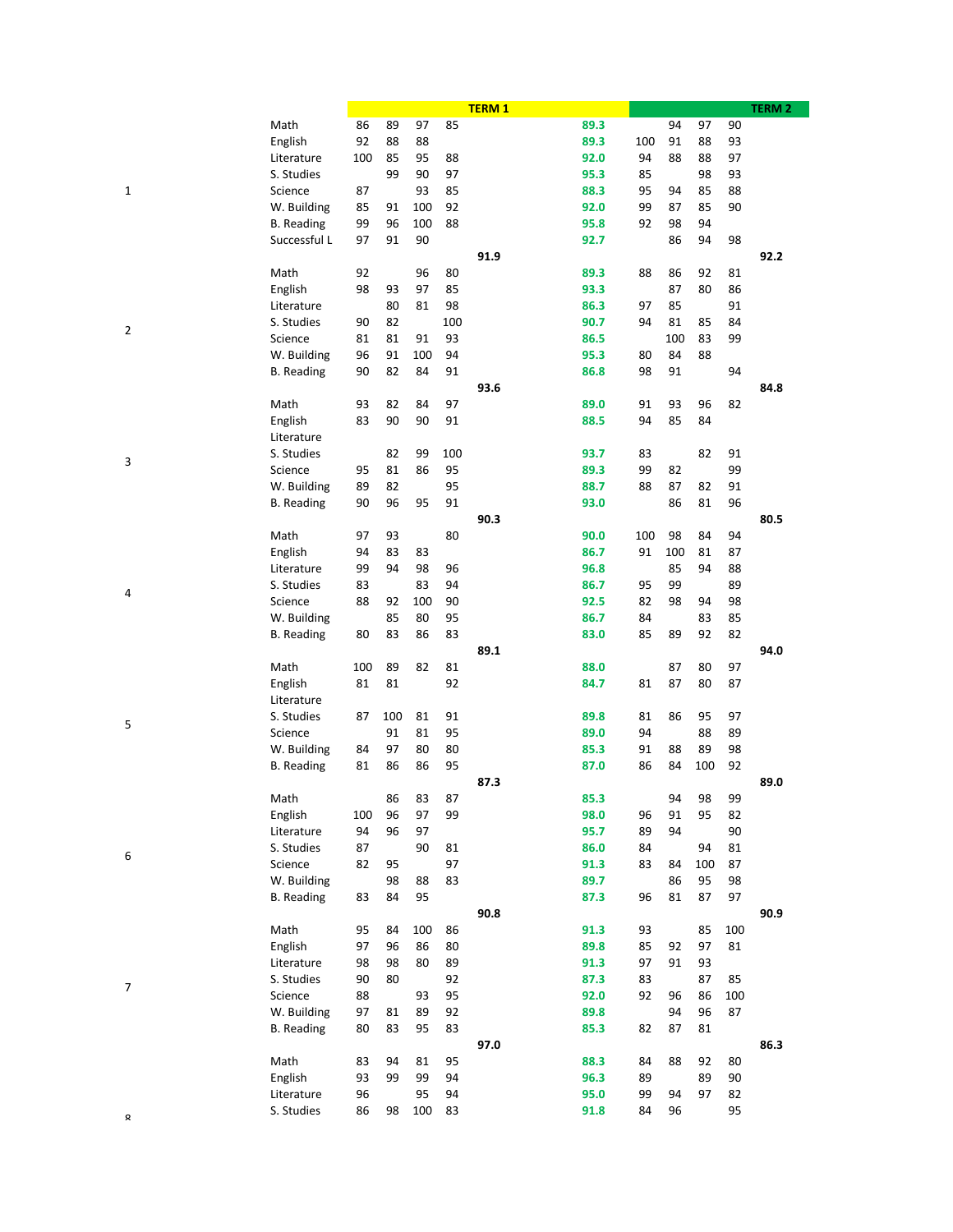| $\mathbf o$ |                   |     |    |    |    |      |      |    |     |    |     |      |
|-------------|-------------------|-----|----|----|----|------|------|----|-----|----|-----|------|
|             | Science           | 92  | 81 | 90 | 98 |      | 90.3 | 98 | 94  | 96 | 89  |      |
|             | W. Building       | 98  | 98 |    | 99 |      | 98.3 | 83 |     | 95 | 87  |      |
|             | <b>B.</b> Reading | 86  | 88 | 87 | 98 |      | 89.8 | 82 | 89  | 95 | 82  |      |
|             |                   |     |    |    |    | 96.2 |      |    |     |    |     | 93.7 |
|             |                   |     |    |    |    |      |      |    |     |    |     |      |
|             | Math              | 98  | 88 | 83 | 99 |      | 92.0 | 83 | 92  | 90 | 83  |      |
|             | English           | 94  | 87 | 87 | 93 |      | 90.3 | 91 | 86  | 82 | 95  |      |
|             | Literature        | 91  | 86 | 85 | 87 |      | 87.3 | 85 |     | 91 | 80  |      |
|             | S. Studies        |     | 98 | 94 | 97 |      | 96.3 | 89 | 81  | 90 | 91  |      |
| 9           |                   |     |    |    |    |      |      |    |     |    |     |      |
|             | Science           | 96  | 81 | 94 | 95 |      | 91.5 | 98 | 92  | 88 | 89  |      |
|             | W. Building       | 100 | 86 | 96 |    |      | 94.0 | 92 | 86  | 99 | 97  |      |
|             | <b>B.</b> Reading | 82  | 99 | 83 | 80 |      | 86.0 | 81 | 94  | 89 |     |      |
|             |                   |     |    |    |    | 98.3 |      |    |     |    |     | 96.4 |
|             |                   |     |    |    |    |      |      |    |     |    |     |      |
|             | Math              | 82  | 96 | 85 | 91 |      | 88.5 | 80 |     | 84 | 86  |      |
|             | English           | 87  | 92 | 83 | 97 |      | 89.8 | 95 | 89  | 88 |     |      |
|             | Literature        |     |    |    |    |      |      |    |     |    |     |      |
|             | S. Studies        |     | 89 | 84 | 98 |      | 90.3 | 90 | 98  | 82 | 90  |      |
| 10          |                   |     |    |    |    |      |      |    | 92  |    |     |      |
|             | Science           | 81  | 92 | 92 | 82 |      | 86.8 | 90 |     |    | 84  |      |
|             | W. Building       | 95  | 97 | 98 | 95 |      | 96.3 | 94 | 88  | 81 | 81  |      |
|             | <b>B.</b> Reading |     |    |    |    |      |      |    |     |    |     |      |
|             |                   |     |    |    |    | 95.3 |      |    |     |    |     | 82.9 |
|             | Math              | 100 | 98 | 82 | 97 |      | 94.3 | 82 | 92  | 95 | 81  |      |
|             |                   |     |    |    |    |      |      |    |     |    |     |      |
|             | English           | 85  | 99 | 89 | 92 |      | 91.3 | 88 | 83  | 98 | 100 |      |
|             | Literature        |     |    |    |    |      |      |    |     |    |     |      |
|             | S. Studies        |     | 83 | 94 | 82 |      | 86.3 | 86 |     | 85 | 87  |      |
| 11          | Science           | 99  | 81 | 83 | 86 |      | 87.3 | 84 | 85  | 86 | 93  |      |
|             | W. Building       | 92  | 97 | 89 | 96 |      | 93.5 | 85 | 86  | 86 | 85  |      |
|             |                   |     |    |    |    |      |      |    |     |    |     |      |
|             | <b>B.</b> Reading |     |    |    |    |      |      |    |     |    |     |      |
|             |                   |     |    |    |    | 95.8 |      |    |     |    |     | 92.6 |
|             | Math              | 86  | 92 | 92 | 94 |      | 91.0 | 90 | 93  | 89 | 89  |      |
|             | English           | 100 | 88 | 83 | 95 |      | 91.5 | 94 | 84  | 86 | 98  |      |
|             |                   |     |    |    |    |      |      |    |     |    |     |      |
|             | Literature        |     |    |    |    |      |      |    |     |    |     |      |
| 12          | S. Studies        | 87  |    | 96 | 80 |      | 87.7 | 93 | 87  | 87 | 95  |      |
|             | Science           | 100 | 96 | 81 | 84 |      | 90.3 | 92 | 92  |    | 99  |      |
|             | W. Building       | 83  | 94 |    | 86 |      | 87.7 | 98 | 99  | 95 | 95  |      |
|             | <b>B.</b> Reading |     |    |    |    |      |      |    |     |    |     |      |
|             |                   |     |    |    |    |      |      |    |     |    |     |      |
|             |                   |     |    |    |    | 89.8 |      |    |     |    |     | 97.5 |
|             | Math              | 94  | 81 | 90 | 91 |      | 89.0 | 81 | 86  | 99 | 100 |      |
|             | English           |     | 80 | 89 | 98 |      | 89.0 |    | 98  | 87 | 85  |      |
|             | Literature        | 99  | 83 |    | 86 |      | 89.3 | 85 | 98  | 80 | 99  |      |
|             | S. Studies        | 93  | 85 | 85 | 99 |      |      |    |     | 84 | 98  |      |
| 13          |                   |     |    |    |    |      | 90.5 | 85 |     |    |     |      |
|             | Science           |     | 89 | 97 | 82 |      | 89.3 | 84 | 91  | 93 | 87  |      |
|             | W. Building       | 95  | 88 | 85 |    |      | 89.3 | 92 | 80  |    | 93  |      |
|             | <b>B.</b> Reading | 91  | 86 | 99 | 92 |      | 92.0 | 83 | 83  | 93 | 91  |      |
|             |                   |     |    |    |    | 89.9 |      |    |     |    |     | 93.1 |
|             |                   |     |    |    |    |      |      |    |     |    |     |      |
|             | Math              | 96  | 95 | 96 |    |      | 95.7 | 80 |     | 85 | 87  |      |
|             | English           | 89  | 90 | 86 | 86 |      | 87.8 | 90 | 97  | 87 | 84  |      |
|             | Literature        |     | 85 | 82 | 85 |      | 84.0 | 93 | 100 | 90 |     |      |
|             | S. Studies        | 82  | 95 | 82 | 84 |      | 85.8 | 93 | 82  | 84 | 99  |      |
| 14          | Science           |     |    |    |    |      |      |    |     |    |     |      |
|             |                   |     |    |    |    |      |      |    |     |    |     |      |
|             | W. Building       | 82  | 83 | 89 | 84 |      | 84.5 | 89 | 89  | 83 | 80  |      |
|             | <b>B.</b> Reading | 97  | 96 |    | 86 |      | 93.0 | 97 | 88  | 98 | 98  |      |
|             |                   |     |    |    |    | 92.5 |      |    |     |    |     | 98.7 |
|             | Math              | 80  | 90 | 87 | 93 |      | 87.5 |    | 97  | 83 | 86  |      |
|             |                   |     |    |    |    |      |      |    |     |    |     |      |
|             | English           | 90  | 88 |    | 96 |      | 91.3 | 97 | 89  | 80 | 90  |      |
|             | Literature        | 100 | 95 | 88 | 98 |      | 95.3 | 81 |     | 89 | 91  |      |
|             | S. Studies        | 88  |    | 84 | 90 |      | 87.3 | 82 | 92  |    | 83  |      |
| 15          | Science           | 91  | 84 | 83 | 91 |      | 87.3 | 85 | 81  | 95 | 99  |      |
|             | W. Building       | 83  | 80 | 98 | 87 |      | 87.0 | 92 |     | 90 | 89  |      |
|             | <b>B.</b> Reading |     |    |    |    |      |      |    |     |    |     |      |
|             |                   |     |    |    |    |      |      |    |     |    |     |      |
|             |                   |     |    |    |    | 89.3 |      |    |     |    |     | 80.5 |
|             | Math              | 84  | 83 | 80 | 94 |      | 85.3 | 90 | 98  | 87 | 87  |      |
|             | English           |     | 87 | 95 | 90 |      | 90.7 | 81 | 96  | 99 | 94  |      |
|             | Literature        | 98  | 90 | 88 | 98 |      | 93.5 | 85 | 95  | 85 | 85  |      |
|             |                   |     |    |    |    |      |      |    |     |    |     |      |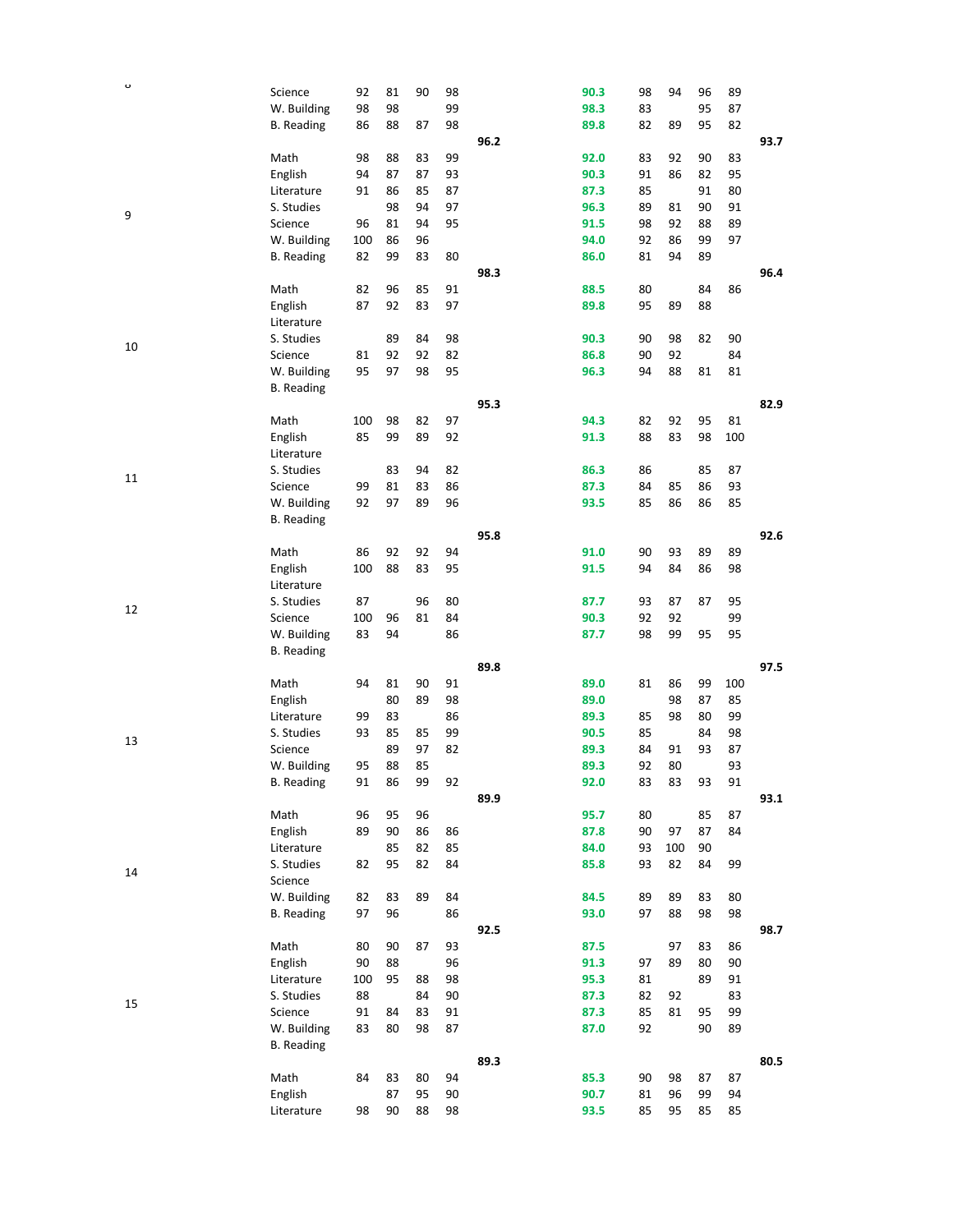| 16 | S. Studies        | 94 | 87  | 84  | 92  |      | 89.3 | 92  | 88  |    | 90  |      |
|----|-------------------|----|-----|-----|-----|------|------|-----|-----|----|-----|------|
|    | Science           | 91 |     | 86  | 95  |      | 90.7 |     | 85  | 84 | 92  |      |
|    | W. Building       | 87 | 89  | 100 | 98  |      | 93.5 | 82  | 84  | 98 | 94  |      |
|    |                   |    |     |     |     | 90.5 |      |     |     |    |     | 89.6 |
|    | Math              | 99 | 82  | 99  | 90  |      | 92.5 | 96  | 90  | 84 | 86  |      |
|    | English           | 92 | 83  |     | 99  |      | 91.3 | 95  | 88  | 89 | 88  |      |
|    | Literature        | 96 | 94  | 93  | 95  |      | 94.5 | 87  |     | 81 | 80  |      |
|    | S. Studies        | 96 |     | 87  | 90  |      | 91.0 | 87  | 85  | 94 | 81  |      |
| 17 | Science           | 97 | 93  | 92  | 97  |      | 94.8 |     | 92  | 80 | 81  |      |
|    | W. Building       | 87 | 80  | 88  | 89  |      | 86.0 | 99  | 86  | 83 |     |      |
|    | Successful L      |    |     |     |     |      |      |     |     |    |     |      |
|    |                   |    |     |     |     | 91.7 |      |     |     |    |     | 91.6 |
|    | Math              | 84 | 89  | 81  |     |      |      | 89  | 89  | 86 | 87  |      |
|    | English           | 82 | 94  | 85  | 81  |      | 85.5 | 95  | 81  | 83 | 85  |      |
|    | Literature        |    | 98  | 85  | 97  |      | 93.3 | 85  | 96  | 80 | 86  |      |
|    | S. Studies        | 94 | 99  | 88  | 84  |      | 91.3 | 94  | 96  | 97 | 100 |      |
| 18 | Science           | 83 | 88  |     | 93  |      | 88.0 | 91  | 81  | 87 | 81  |      |
|    | W. Building       | 94 | 81  | 98  | 96  |      | 92.3 | 81  | 87  | 92 | 94  |      |
|    | Successful L      |    |     |     |     |      |      |     |     |    |     |      |
|    |                   |    |     |     |     | 93.7 |      |     |     |    |     | 96.5 |
|    | Math              | 94 | 82  | 92  | 87  |      |      | 86  |     | 80 | 91  |      |
|    | English           | 95 | 81  |     | 92  |      | 89.3 | 97  | 86  |    | 99  |      |
|    | Literature        | 95 | 80  | 89  | 100 |      | 91.0 | 100 | 88  | 97 | 93  |      |
| 19 | S. Studies        | 86 | 88  |     | 84  |      | 86.0 | 81  |     | 80 | 86  |      |
|    | Science           | 81 | 84  | 82  | 97  |      | 86.0 | 95  | 95  | 87 | 80  |      |
|    | W. Building       |    | 100 | 98  | 82  |      | 93.3 |     | 89  | 83 | 93  |      |
|    |                   |    |     |     |     | 93.5 |      |     |     |    |     | 89.3 |
|    | Math              | 94 | 80  | 90  | 98  |      | 90.5 | 80  | 100 | 87 | 84  |      |
|    | English           |    | 94  | 89  | 90  |      | 91.0 |     | 94  | 81 | 80  |      |
|    | Literature        | 84 | 81  | 94  | 98  |      | 89.3 | 85  | 83  | 82 | 95  |      |
|    | S. Studies        | 96 |     | 94  | 95  |      | 95.0 | 80  | 99  |    | 97  |      |
| 20 | Science           | 85 | 80  | 84  |     |      | 83.0 | 96  |     | 87 | 92  |      |
|    | W. Building       | 92 | 89  | 84  | 83  |      | 87.0 | 83  | 81  | 84 | 93  |      |
|    | <b>B.</b> Reading | 93 | 97  | 93  | 97  |      | 95.0 | 85  | 92  | 93 | 99  |      |
|    |                   |    |     |     |     | 93.9 |      |     |     |    |     | 92.2 |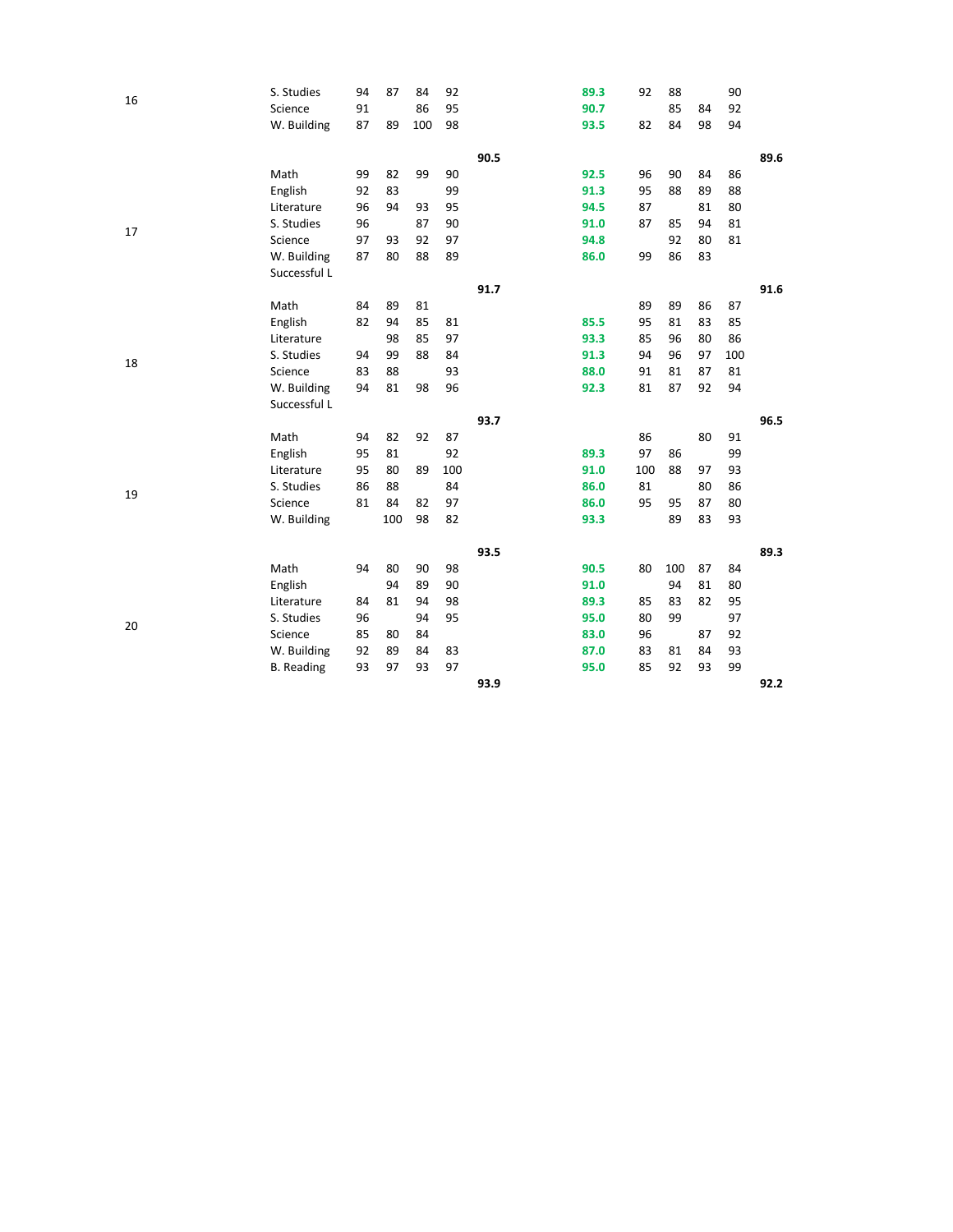|      | <b>Yearly Ave</b> |
|------|-------------------|
| 93.7 |                   |
| 93.0 |                   |
| 91.8 |                   |
| 92.0 |                   |
| 90.5 |                   |
| 90.3 |                   |
| 94.7 |                   |
| 92.7 |                   |
|      | 92.0              |
| 86.8 |                   |
| 84.3 |                   |
| 91.0 |                   |
| 86.0 |                   |
| 94.0 |                   |
| 84.0 |                   |
| 94.3 |                   |
|      | 89.2              |
|      |                   |
| 90.5 |                   |
| 87.7 |                   |
|      |                   |
| 85.3 |                   |
| 93.3 |                   |
| 87.0 |                   |
| 87.7 |                   |
|      | 85.4              |
| 94.0 |                   |
| 89.8 |                   |
| 89.0 |                   |
| 94.3 |                   |
| 93.0 |                   |
| 84.0 |                   |
| 87.0 |                   |
|      | 91.6              |
| 88.0 |                   |
| 83.8 |                   |
|      |                   |
| 89.8 |                   |
| 90.3 |                   |
| 91.5 |                   |
| 90.5 |                   |
|      | 88.1              |
| 97.0 |                   |
| 91.0 |                   |
| 91.0 |                   |
| 86.3 |                   |
| 88.5 |                   |
| 93.0 |                   |
| 90.3 |                   |
|      | 90.8              |
| 92.7 |                   |
| 88.8 |                   |
| 93.7 |                   |
| 85.0 |                   |
| 93.5 |                   |
| 92.3 |                   |
| 83.3 |                   |
|      | 91.6              |
| 86.0 |                   |
| 89.3 |                   |
| 93.0 |                   |
| 91.7 |                   |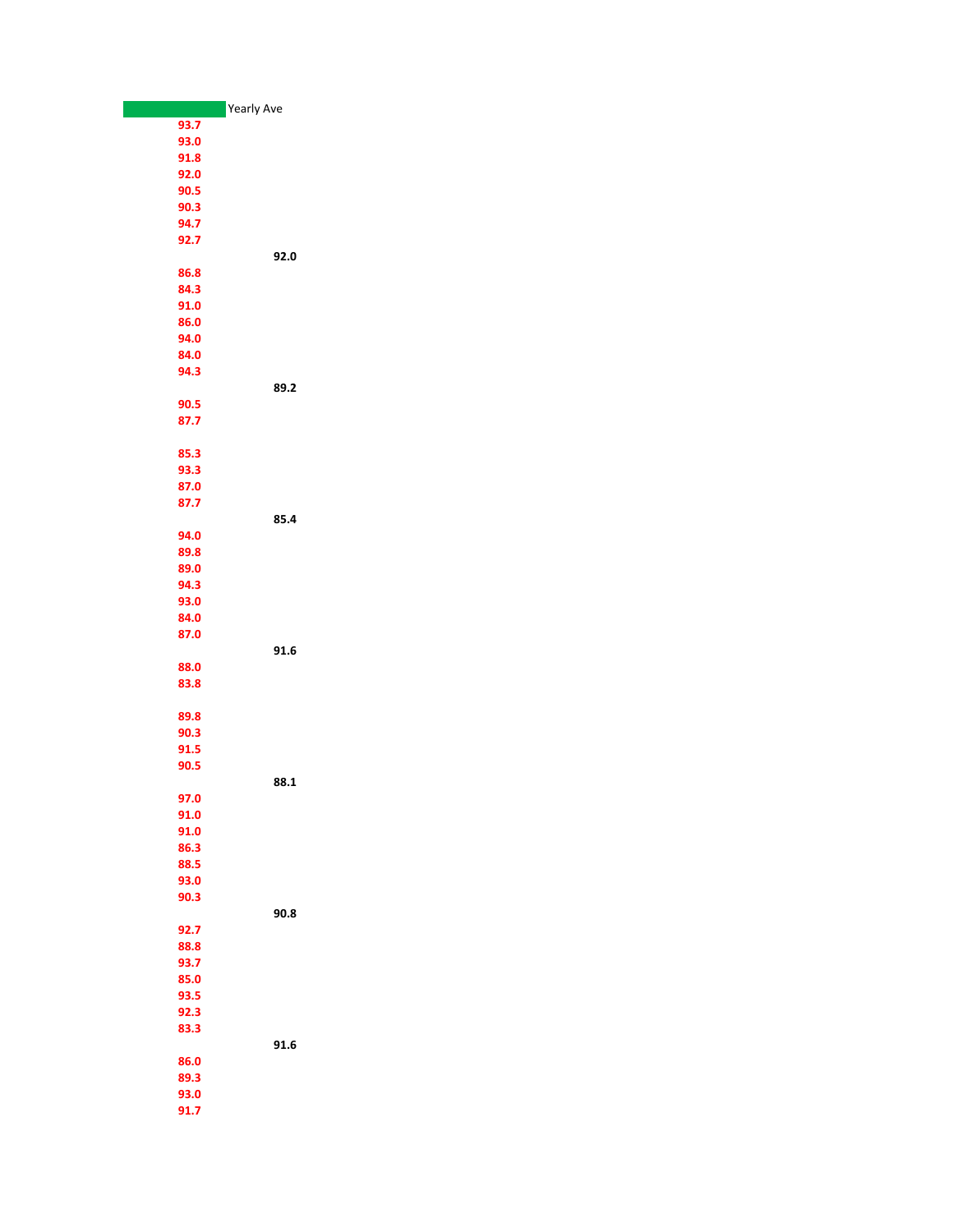| 94.3 |      |
|------|------|
| 88.3 |      |
| 87.0 |      |
|      | 95.0 |
| 87.0 |      |
|      |      |
| 88.5 |      |
| 85.3 |      |
| 87.8 |      |
| 91.8 |      |
| 93.5 |      |
| 88.0 |      |
|      | 97.4 |
| 83.3 |      |
| 90.7 |      |
|      |      |
| 90.0 |      |
|      |      |
| 88.7 |      |
| 86.0 |      |
|      |      |
|      | 89.1 |
| 87.5 |      |
| 92.3 |      |
|      |      |
| 86.0 |      |
| 87.0 |      |
| 85.5 |      |
|      |      |
|      | 94.2 |
| 90.3 |      |
| 90.5 |      |
|      |      |
| 90.5 |      |
|      |      |
| 94.3 |      |
| 96.8 |      |
|      |      |
|      | 93.7 |
| 91.5 |      |
| 90.0 |      |
| 90.5 |      |
| 89.0 |      |
| 88.8 |      |
| 88.3 |      |
| 87.5 |      |
|      | 91.5 |
| 84.0 |      |
| 89.5 |      |
| 94.3 |      |
|      |      |
| 89.5 |      |
|      |      |
| 85.3 |      |
| 95.3 |      |
|      | 95.6 |
| 88.7 |      |
| 89.0 |      |
| 87.0 |      |
|      |      |
| 90.0 |      |
| 90.3 |      |
|      |      |
|      | 84.9 |
| 90.5 |      |
| 92.5 |      |
| 87.5 |      |
|      |      |